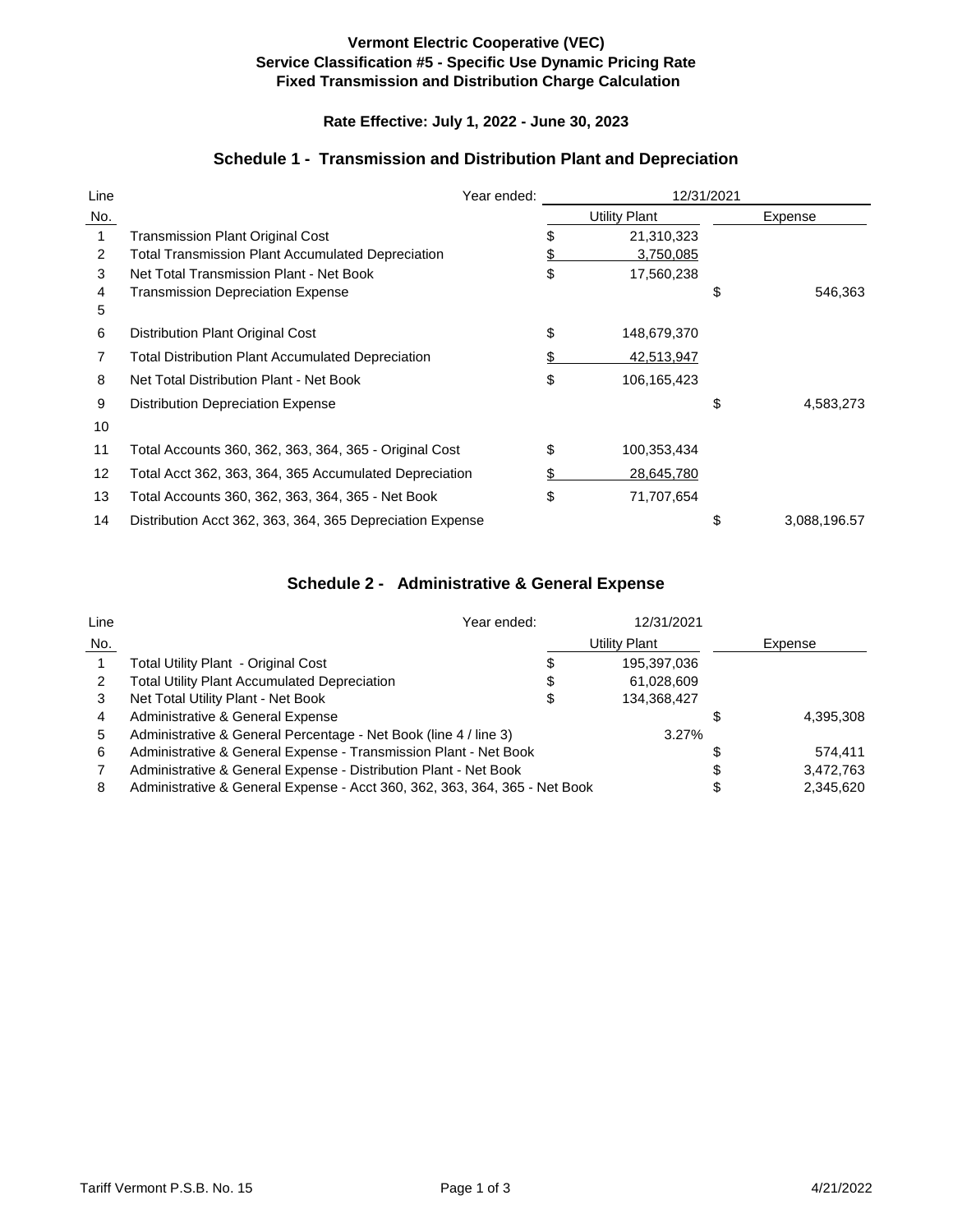## **Vermont Electric Cooperative (VEC) Service Classification #5 - Specific Use Dynamic Pricing Rate Fixed Transmission and Distribution Charge Calculation**

#### **Rate Effective: July 1, 2022 - June 30, 2023**

# **Schedule 3 - Cost of Debt and Debt Service Margin**

Schedule - Operation and Maintenance (O&M) Expenses

| Line             | Year ended:                                                                               |                      | 12/31/2021       |                 |
|------------------|-------------------------------------------------------------------------------------------|----------------------|------------------|-----------------|
| No.              | Cost of Debt Rate                                                                         | <b>Utility Plant</b> | Debt             | Expense         |
| 1                | Long Term Debt                                                                            |                      | \$<br>85,993,771 |                 |
| $\boldsymbol{2}$ | Interest on Long-Term Debt                                                                |                      |                  | \$<br>3,424,242 |
| 3                | <b>Total Utility Plant</b>                                                                |                      |                  |                 |
| 4                | Total Utility Plant - Original Cost                                                       | \$<br>195,397,036    |                  |                 |
| 5                | <b>Total Utility Plant Accumulated Depreciation</b>                                       | \$<br>61,028,609     |                  |                 |
| $\,6$            | Net Total Utility Plant - Net Book                                                        | \$<br>134,368,427    |                  |                 |
| 7                | <b>Total Transmission</b>                                                                 |                      |                  |                 |
| 8                | Total Transmission Plant - Original Cost                                                  | \$<br>21,310,323     |                  |                 |
| 9                | <b>Total Transmission Plant Accumulated Depreciation</b>                                  | \$<br>3,750,085      |                  |                 |
| 10               | Net Total Transmission Plant - Net Book                                                   | \$<br>17,560,238     |                  |                 |
| 11               |                                                                                           |                      |                  |                 |
| 12               | LT Debt Transmission Plant - Net Book (line 1 x (line 10 / line 6))                       |                      | \$<br>11,238,288 |                 |
| 13               | Cost of Debt Transmission Plant - Net Book (line 2 x (line 12 / line 1))                  |                      |                  | \$<br>447,505   |
| 14               |                                                                                           |                      |                  |                 |
| 15               | Vermont PSB Allowed TIER                                                                  | 2.00                 |                  |                 |
| 16               | Debt Service Margin Total Transmission - Net Book (Line 13 x (Line 15 minus 1))           |                      |                  | \$<br>447,505   |
| 17               | Total Distribution - including Underground, Services, and Line Transformers               |                      |                  |                 |
| 18               | <b>Total Distribution Plant - Original Cost</b>                                           | \$<br>148,679,370    |                  |                 |
| 19               | <b>Total Distribution Plant Accumulated Depreciation</b>                                  | \$<br>42,513,947     |                  |                 |
| 20               | Net Total Distribution Plant - Net Book                                                   | \$<br>106,165,423    |                  |                 |
| 21               |                                                                                           |                      |                  |                 |
| 22               | LT Debt Distribution Plant - Net Book (line 1 x (line 20 / line 6))                       |                      | \$<br>67,944,273 |                 |
| 23               | Cost of Debt Distribution Plant - Net Book (line 2 x (line 22 / line 1))                  |                      |                  | \$<br>2,705,517 |
| 24               | Debt Service Margin Total Distribution - Net Book (Line 23 x (Line 15 minus 1))           |                      |                  | \$<br>2,705,517 |
| 25               | Aerial Distribution - Excluding Services and Line Transformers                            |                      |                  |                 |
| 26               | Total Distribution Land Investment (Acct 360)                                             | \$<br>532,443        |                  |                 |
| 27               | Total Distribution Plant Station Equip (Acct 362)                                         | \$<br>23,451,303     |                  |                 |
| 28               | Total Distribution Plant Storage Battery Equip (Acct 363)                                 | \$<br>124,966        |                  |                 |
| 29               | Total Distribution Plant Poles & Fixtures (Acct 364)                                      | \$<br>40,345,936     |                  |                 |
| 30               | Total Distribution Plant Overhead Cond (Acct 365)                                         | \$<br>35,898,786     |                  |                 |
| 31               | Total Accounts 360, 362, 363, 364, 365 - Original Cost                                    | \$<br>100,353,434    |                  |                 |
| 32               | Total Acct 362, 363, 364, 365 Accumulated Depreciation                                    | \$<br>28,645,780     |                  |                 |
| 33               | Total Accounts 360, 362, 363, 364, 365 - Net Book                                         | \$<br>71,707,654     |                  |                 |
| 34               |                                                                                           |                      |                  |                 |
| 35               | LT Debt Acct 360, 362, 363, 364, 365 - Net Book (line 1 x (line 33 / line 6))             |                      | \$<br>45,891,819 |                 |
| 36               | Cost of Debt Acct 360, 362, 363, 364, 365 - Net Book (line 2 x (line 35 / line 1))        |                      |                  | \$<br>1,827,396 |
| 37               | Debt Service Margin Acct 360, 362, 363, 364, 365 - Net Book (Line 36 x (Line 15 minus 1)) |                      |                  | \$<br>1,827,396 |
|                  |                                                                                           |                      |                  |                 |
|                  | <b>Schedule 4 - Taxes</b>                                                                 |                      |                  |                 |
| Line             |                                                                                           |                      |                  |                 |
| No.              |                                                                                           |                      |                  |                 |
| 1                | Vermont Gross Revenue Tax                                                                 | \$<br>423,253        |                  |                 |
| $\overline{c}$   | Vermont Gross Revenue Tax percentage Net Book                                             |                      | 0.3150%          |                 |
| 3                | Vermont Gross Revenue Tax - Transmission Plant - Net Book                                 |                      |                  | \$<br>55,314    |

4 Vermont Gross Revenue Tax - Distribution Plant - Net Book \$ 334,415

5 Vermont Gross Revenue Tax - Acct 360, 362, 363, 364, 365 - Net Book \$ 225,875